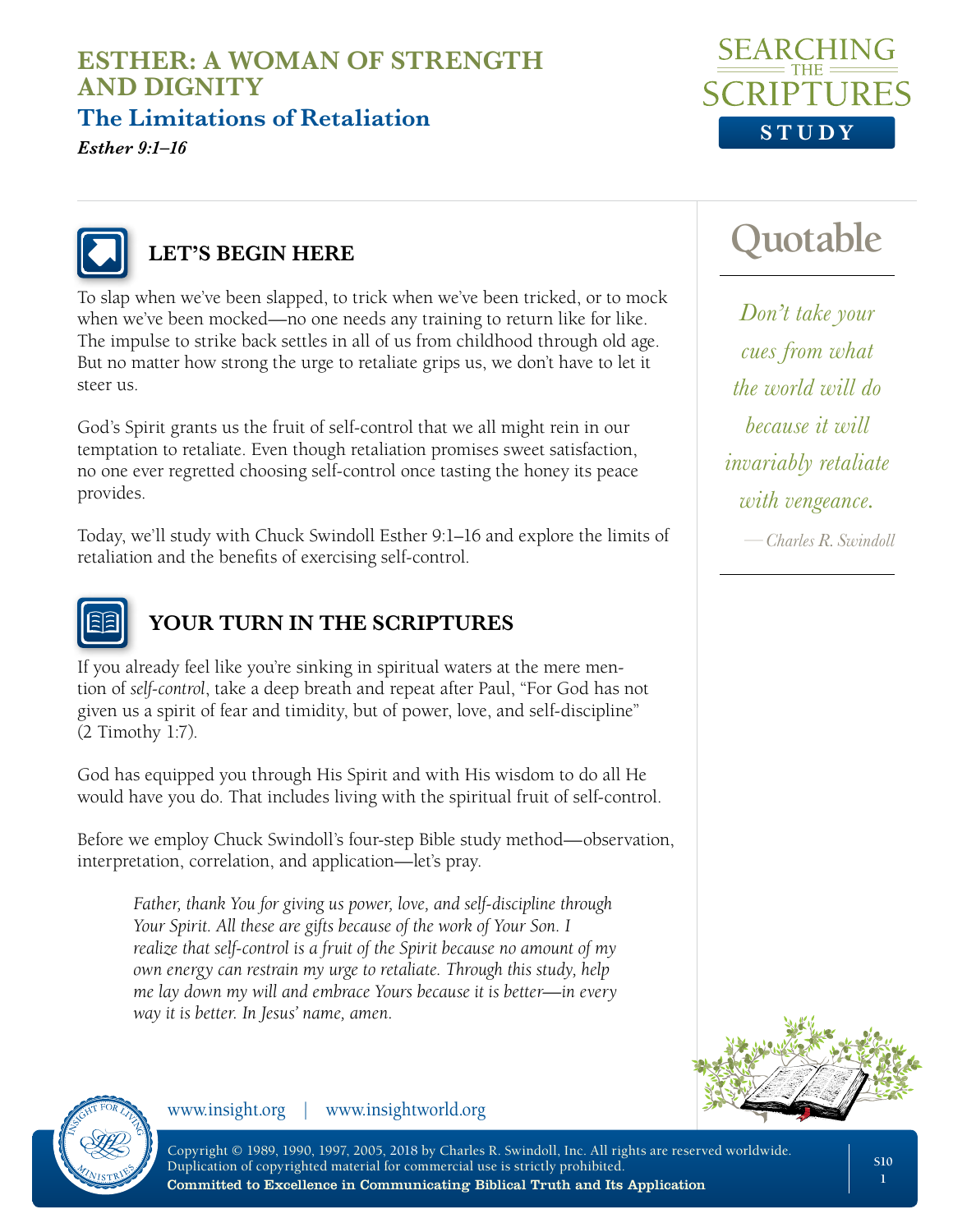**The Limitations of Retaliation** 



*Esther 9:1–16*

## **Observation**

Fast-forward from the dispersing of Ahasuerus' edicts to the climactic thirteenth day of Adar—March 7 in the NLT. It's the day Haman authorized the Persians, with the king's blind approval, to annihilate and plunder the Jews. It's also the day Mordecai later authorized the Jews, with the king's delighted awareness, to defend, even avenge, themselves against their attackers.

The author examines three core events in *[Esther 9:1–16](https://www.biblegateway.com/passage/?search=esther+9&version=NLT)*. Take a moment now to read the passage slowly.

#### **Esther 9:1–4**

In Esther 9:1–4 what significant details do you observe?

You'll notice the author not only recorded the events that happened but interpreted them for the reader as well. Below, write how the author imported the theological meaning of these events.

#### **Esther 9:5–14**

Now observe Esther 9:5–14 and record any important details you discover.

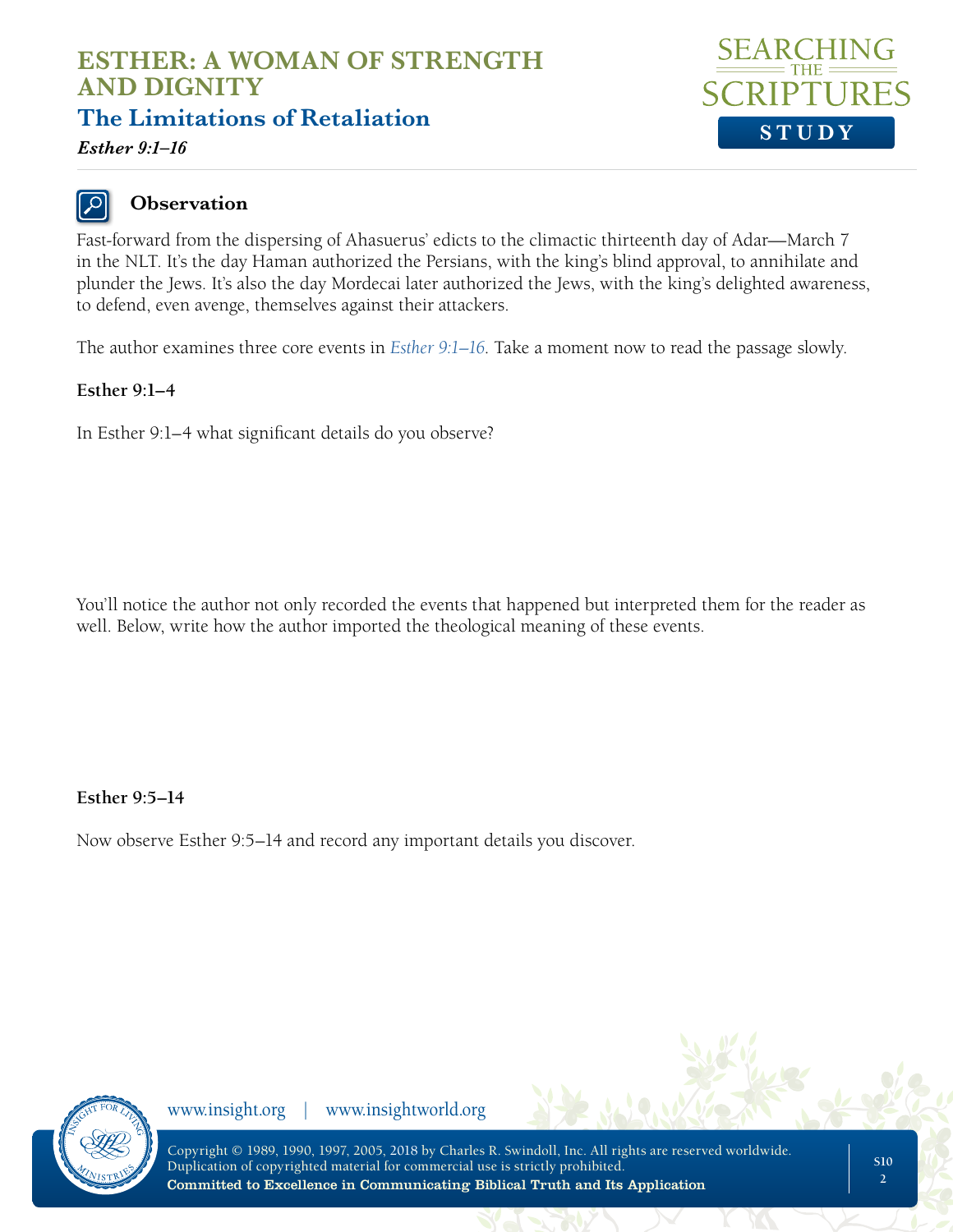## **ESTHER: A WOMAN OF STRENGTH AND DIGNITY The Limitations of Retaliation**



*Esther 9:1–16*

What were Esther's two requests of the king?

1.  $\blacksquare$ 

 $2.$ 

#### **Esther 9:15–16**

Lastly, examine Esther 9:15–16, and record your observations below.

Remember, biblical authors sometimes repeated themselves to emphasize their points. What did the author repeat in this section?

Now that we've observed Esther 9:1–16, let's interpret it.



### **Interpretation**

Observation is like walking through a colorful garden, noticing all the petunias and roses, the elephant ears and ivies. We take it all in, noticing as much as we can. Then, during interpretation, we begin to notice the planting patterns the gardener used to pair flowers, the path he intended us to take through the garden, and the color schemes he established in the grand design.

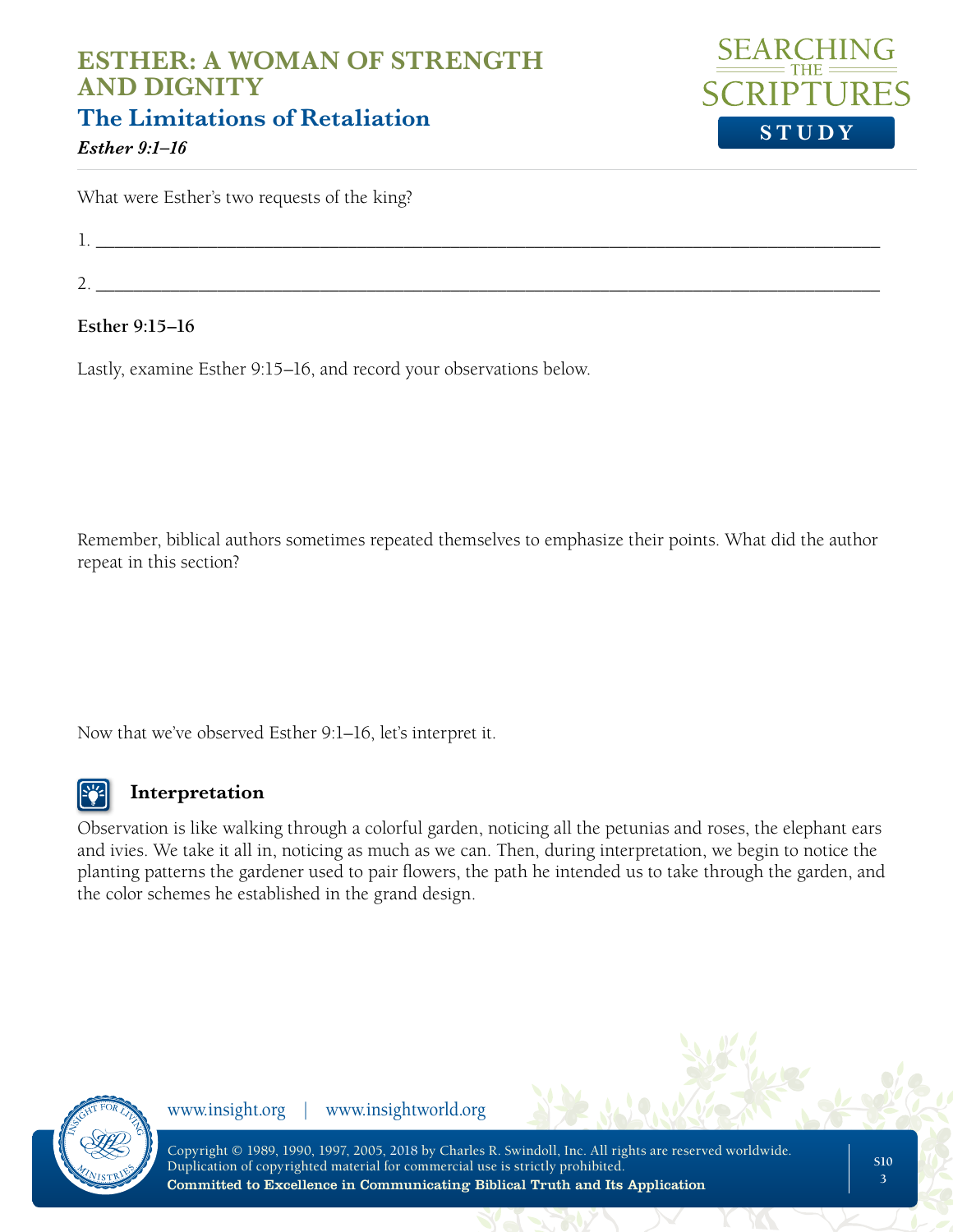## **ESTHER: A WOMAN OF STRENGTH AND DIGNITY The Limitations of Retaliation**



*Esther 9:1–16*

#### **Power and the Powerful—Esther 9:1–4**

How did the author explain the use and transfer of power in this section?

Throughout the entire book of Esther, the author never mentioned Mordecai's piety or devotion to God. Do you believe Mordecai was a pious man devoted to God, or do you believe the public officials viewed him as a harsh man? Why? Really think about this, and determine how your conclusion influences your understanding of God in His use of Mordecai.

In a foreign land with idol worshipers, Yahweh gave Jews the upper hand against their enemies. God, not government, always has the final say—even if it seems the government consistently perverts justice.

#### **The Outcome of Haman's Family and Followers—Esther 9:5–14**

Whether defending Haman's honor or lusting after silver, groups attacked the Jews despite the second edict. In this paragraph, how did the author suggest God's involvement?

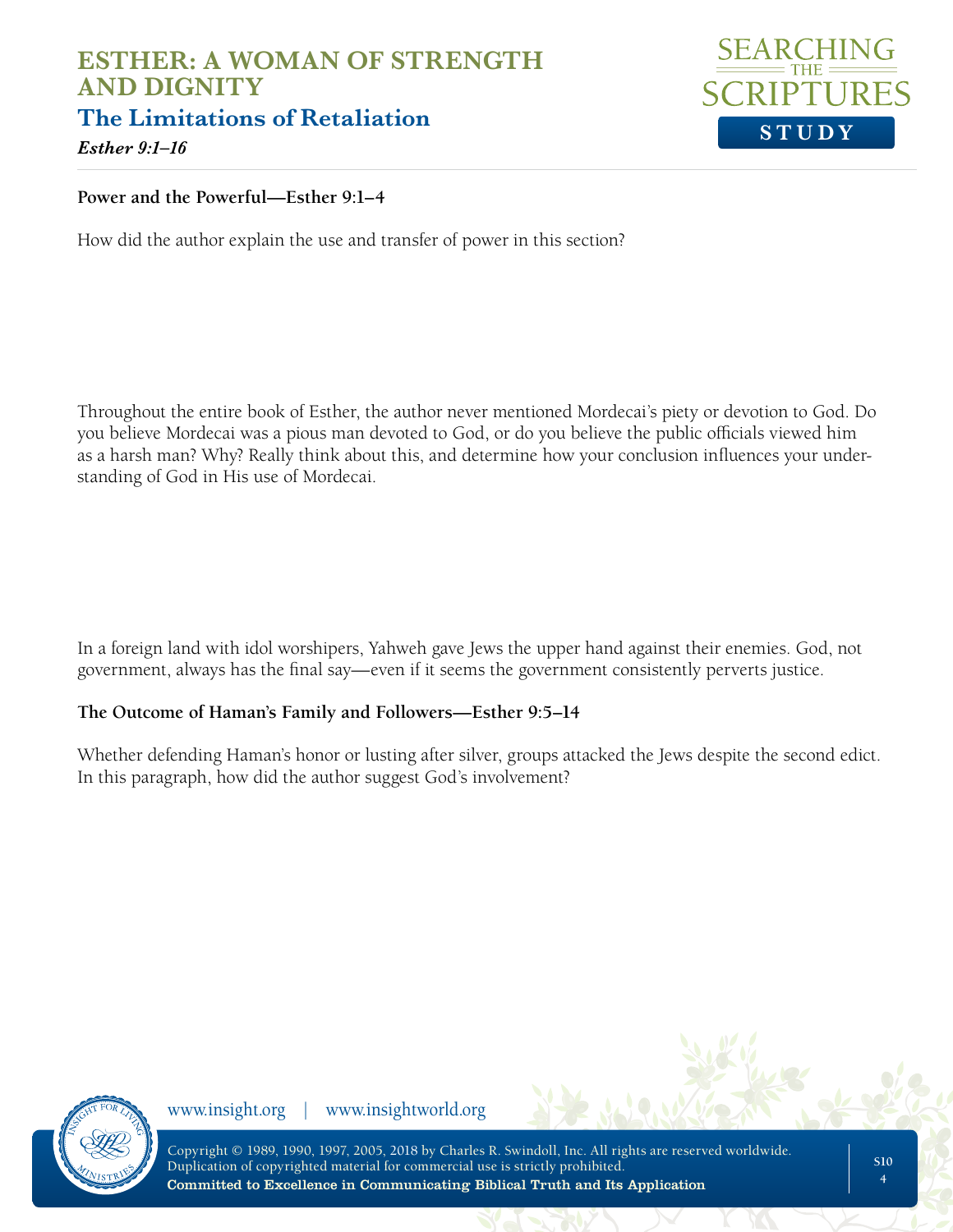**The Limitations of Retaliation** 

#### *Esther 9:1–16*



With Haman impaled and his property confiscated, the Jews enacted a final humiliation against this anti-Semite: his sons were killed—probably to ward off a coup against Esther, Mordecai, or any official. Based on Esther's first request of the king (Esther 9:13), why did she ask for Haman's sons to hang like Haman?

God ensured the Jews were protected and their enemies defeated.

#### **Esther 9:15–16**

The author emphasized the Jews' newfound safety, then he expressed their newfound victory. Note how many were killed. Remember that Esther's request for the following day paralleled the terms of the first the Jews killed only those who attacked them, not those they disliked (*[Esther 8:11–12](https://www.biblegateway.com/passage/?search=Esther+8&version=NLT)*). What in this passage reveals the Jews' remarkable self-control?



## **Correlation**

Sandwiched between the two statements about the Jews not taking plunder lies an easily overlooked Hebrew phrase that carries loads of meaning. The author wrote that the Jews "gained relief from all their enemies" (Esther 9:16) or gained "rest from their enemies" (*[9:16 NASB](https://www.biblegateway.com/passage/?search=Esther+9%3A16&version=NASB)*; see translation endnote). This statement emphasizes God's promise to give the Jews *rest* from their enemies (sometimes translated *relief* in the NLT). Below we will examine a few verses that develop this major biblical theme.

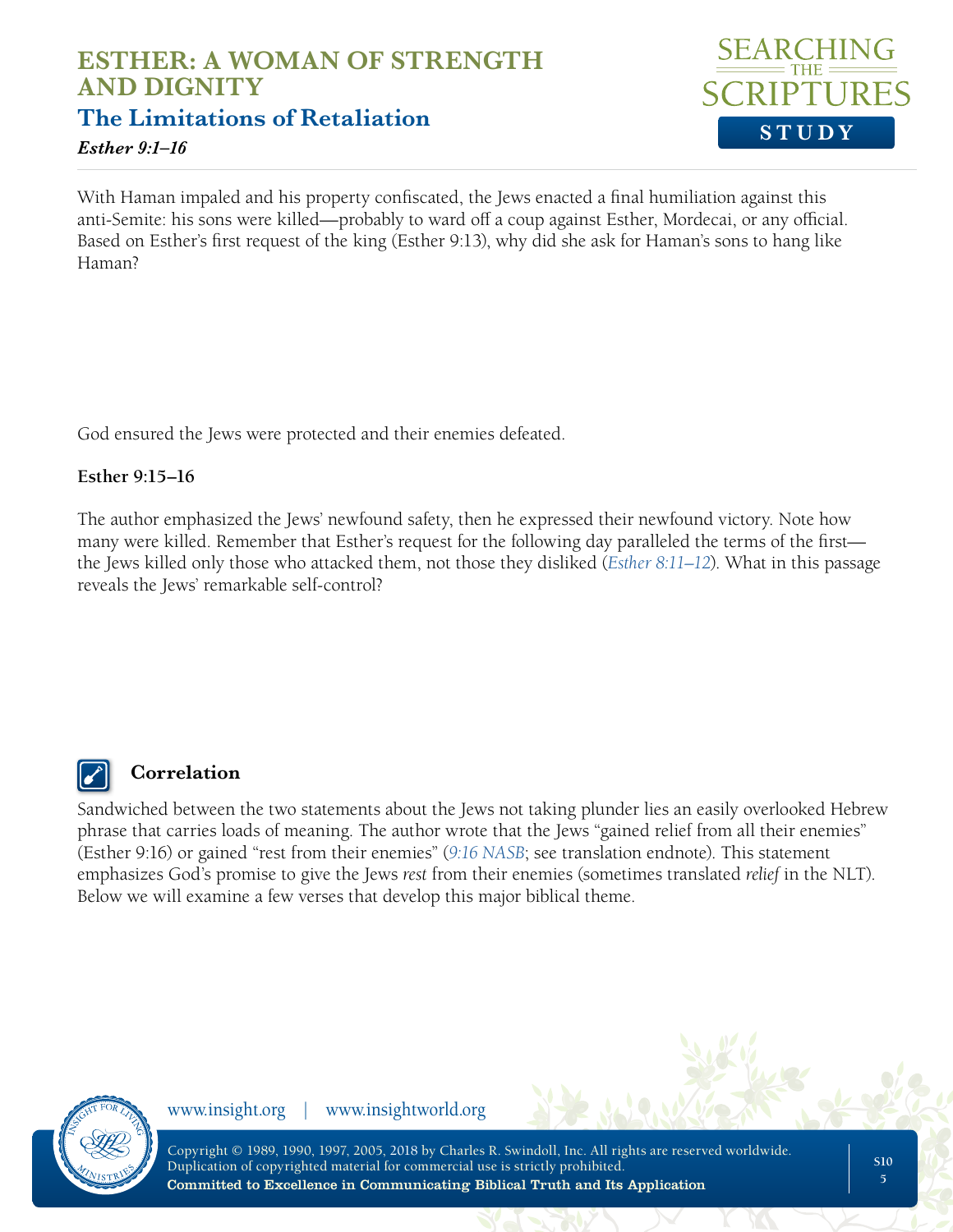## **ESTHER: A WOMAN OF STRENGTH AND DIGNITY The Limitations of Retaliation**  *Esther 9:1–16*



Record what the following verses say about *rest*.

*[Deuteronomy 3:20](https://www.biblegateway.com/passage/?search=Deuteronomy+3&version=NLT); [12:9–10](https://www.biblegateway.com/passage/?search=Deuteronomy+12%3A9-10&version=NLT)*

*[Deuteronomy 25:19](https://www.biblegateway.com/passage/?search=deuteronomy+25&version=NLT)* (Don't miss the reference to Amalek, the ancestor of Agag, who is in the lineage of Haman—Esther 3:1.); *[Joshua 1:13–15](https://www.biblegateway.com/passage/?search=joshua+1%3A13-15&version=NLT)*

*[2 Samuel 7:1–11](https://www.biblegateway.com/passage/?search=deuteronomy+25&version=NLT)*; *[1 Kings 8:56](https://www.biblegateway.com/passage/?search=1+Kings+8&version=NLT)*

Alas, the great King Solomon could not retain the rest God granted him and his people. Solomon pursued other gods. Therefore, God raised up prophets to bring the wayward Israelites back to Himself. Review these two passages in Isaiah in which God promised a future rest for His people.

*[Isaiah 11:10](https://www.biblegateway.com/passage/?search=isaiah+11&version=NASB)*; *[32:17–18](https://www.biblegateway.com/passage/?search=isaiah++32&version=NASB)* (NASB)

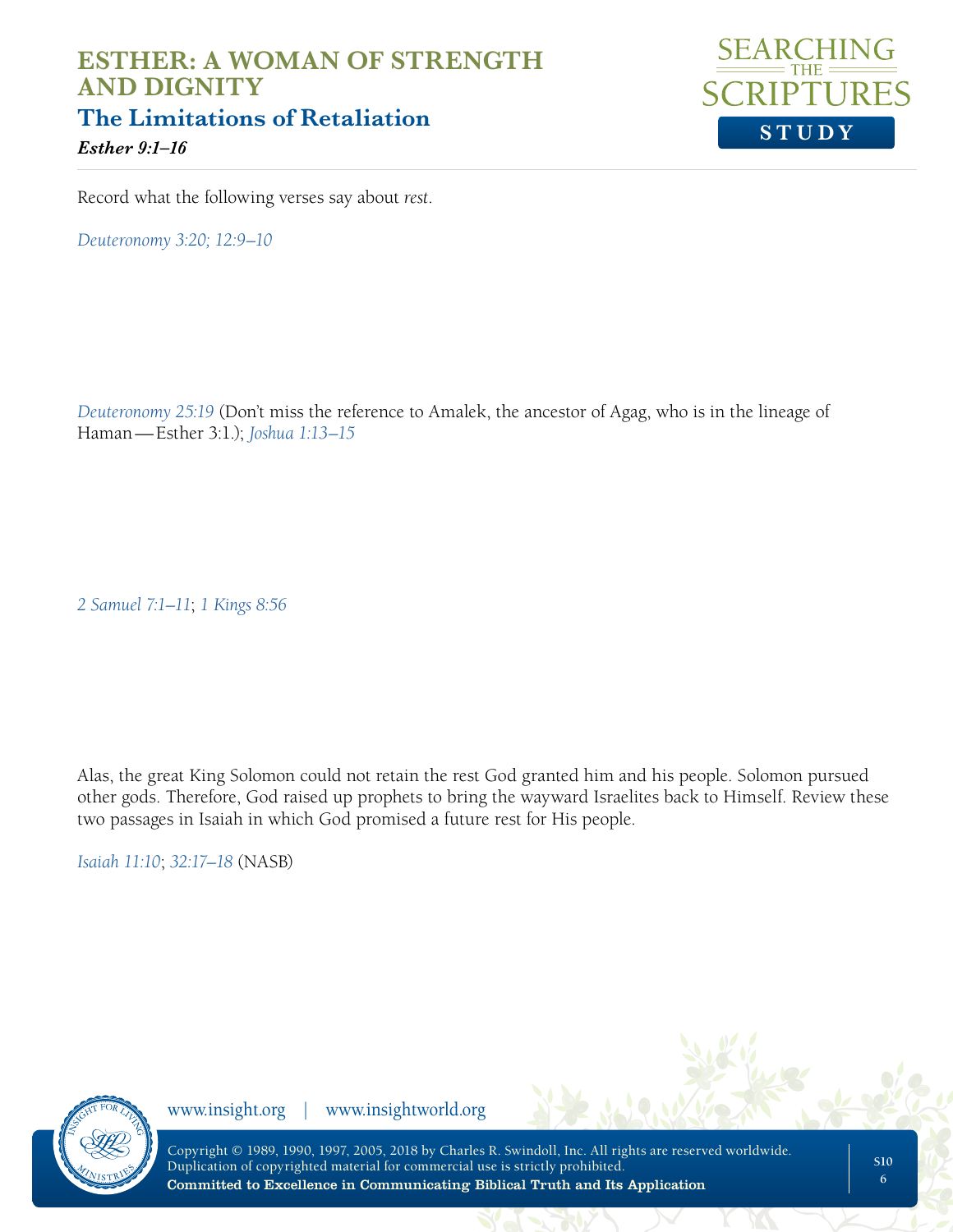# **ESTHER: A WOMAN OF STRENGTH AND DIGNITY The Limitations of Retaliation**



#### *Esther 9:1–16*

After developing a quick historical overview of God's promise of rest to His people, it gives new theological meaning to the Lord's adored offer: "Come to me, all of you who are weary and carry heavy burdens, and I will give you rest" (Matthew 11:28).

Can you now see more clearly the theological significance of *rest* used by the author of Esther in 9:16? In Esther, *rest* means to be undisturbed by enemies. In other words, the term means to be free to enjoy our work—our God-given purpose—in the same way God did when He "rested on the seventh day" of creation (Genesis 2:1–3). *Rest* doesn't mean inaction but performing the *right* action—doing what God made us to do. Further in the biblical narrative, *rest* takes on a deeper meaning: an inward peace from God because of our relationship with Him—the chief reason for which God made us.

### **Application**

To exercise the kind of self-control displayed by the Jews and promised by the Spirit, we must enjoy a profound, supernatural rest in Christ. We would grow weary if we tried to avenge ourselves of every snub. Chuck's three principles help us move spiritually toward this rest in Jesus, so we can refrain from the bitter root of retaliation.

- 1. *Remember, you are a Christian, which means you are different from the world*. God has given you resources unavailable anywhere else. Enjoy His presence, comfort, and peace.
- 2. *Remember, as a Christian, you are a part of a family*. You are a child of God. We take our direction from His grace rather than retaliatory instincts.
- 3. *Remember, the Lord is your defender*.

*Never pay back evil with more evil. . . . Do all that you can to live in peace with everyone. Dear friends, never take revenge. Leave that to the righteous anger of God. For the Scriptures say, "I will take revenge; I will pay them back," says the LORD. . . . Don't let evil conquer you, but conquer evil by doing good.* (Romans 12:17–19, 21)

Do you want to retaliate? If so, consider speaking with the person antagonizing you and pursuing peace with him or her. Before you do, however, prepare how you will address the situation, and pray for the Lord's blessing on your efforts of reconciliation. Record your plan and desired outcome below.

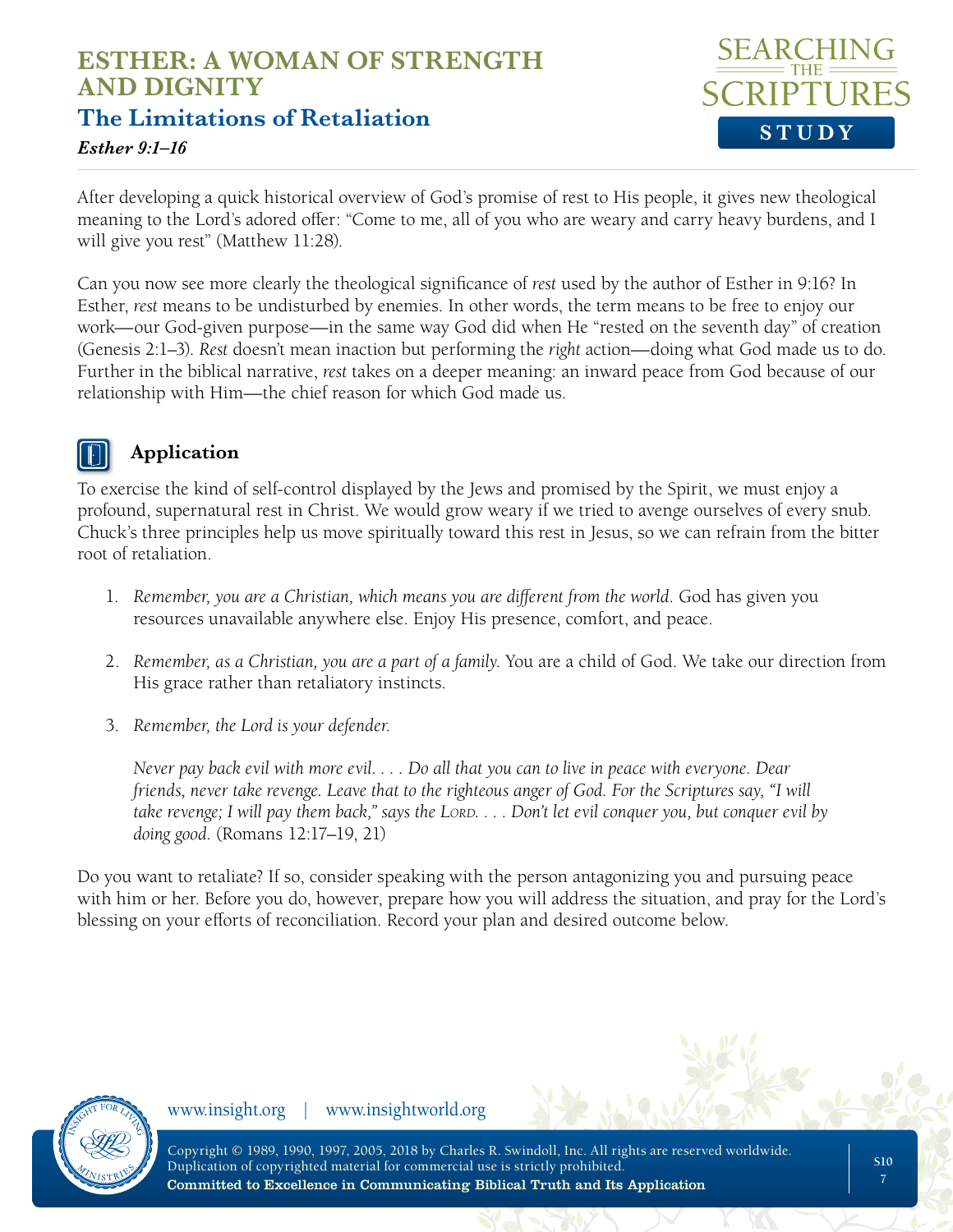## **ESTHER: A WOMAN OF STRENGTH AND DIGNITY The Limitations of Retaliation**  *Esther 9:1–16*



Do you know of a relationship in conflict right now that is failing because of constant retaliation? Record your prayer for those people.

God's Spirit can quiet the unsettled soul from the deep desire to retaliate. How unfathomable was Jesus' cry from His cross, "Forgive them" (Luke 23:34). How remarkable! He has the power that can make reconciliation possible, and He will extend that power to the one who asks because He is good.



# **A FINAL PRAYER**

*Father, thank You for peace that conquers conflict and for joy that expels anger. Christ has purchased for me all the riches I could ever want, so please fix my mind on who I am in Him and the hope I have in Him. Satisfy me with Your presence so I may exercise supernatural self-control that forgives rather than retaliates. I pray this in Jesus' name, amen.*



www.insight.org | www.insightworld.org

Copyright © 1989, 1990, 1997, 2005, 2018 by Charles R. Swindoll, Inc. All rights are reserved worldwide. Duplication of copyrighted material for commercial use is strictly prohibited. Committed to Excellence in Communicating Biblical Truth and Its Application